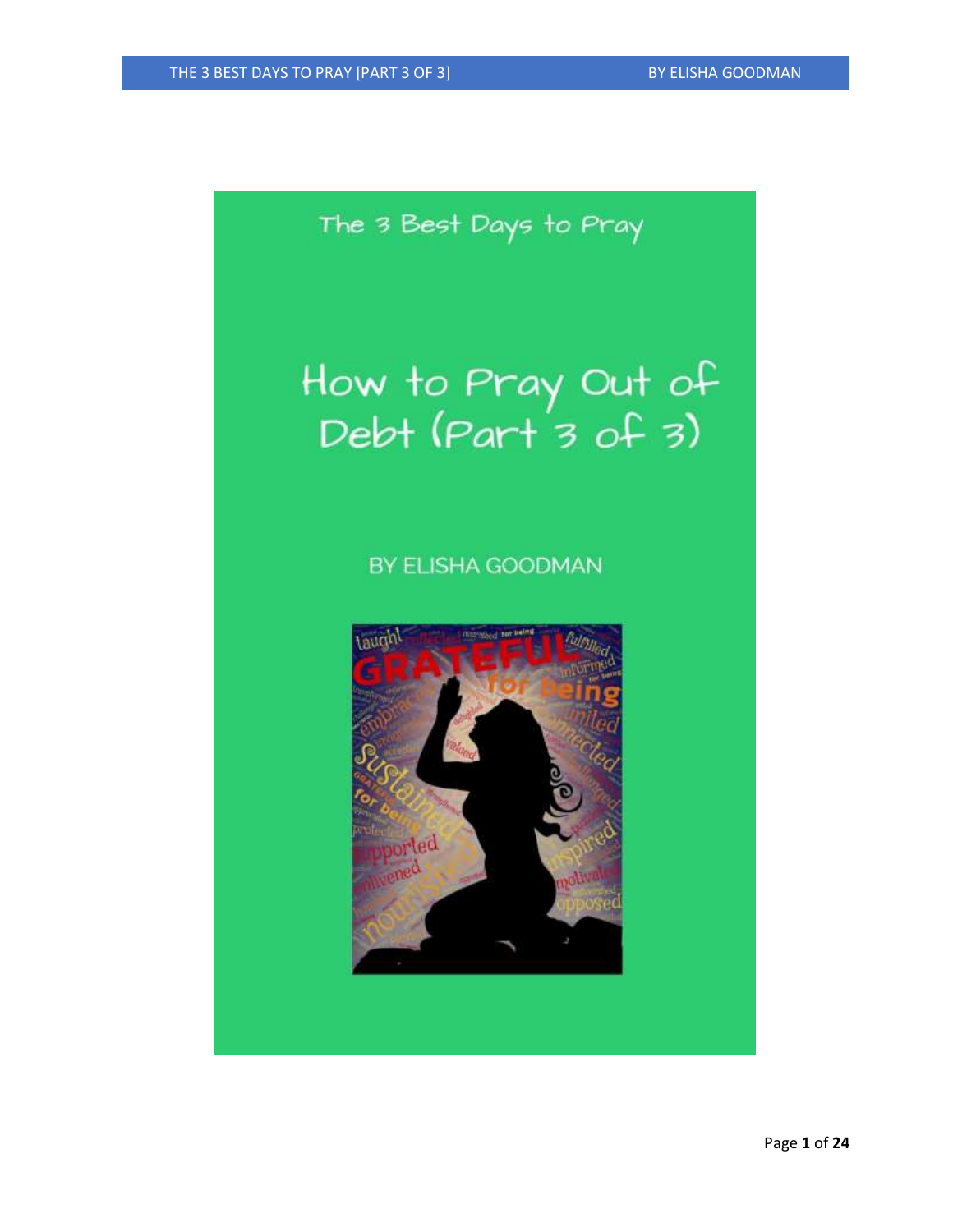# **How to Pray Out of Debt (Using The 3 Best Days Principle)**





# **Case Studies & Prayers**

# **Quick-Start Pack**

[www.firesprings.com](http://www.firesprings.com/) 2679 Howard Ave. Suite 138 Windsor, ON N8X 3X2, Canada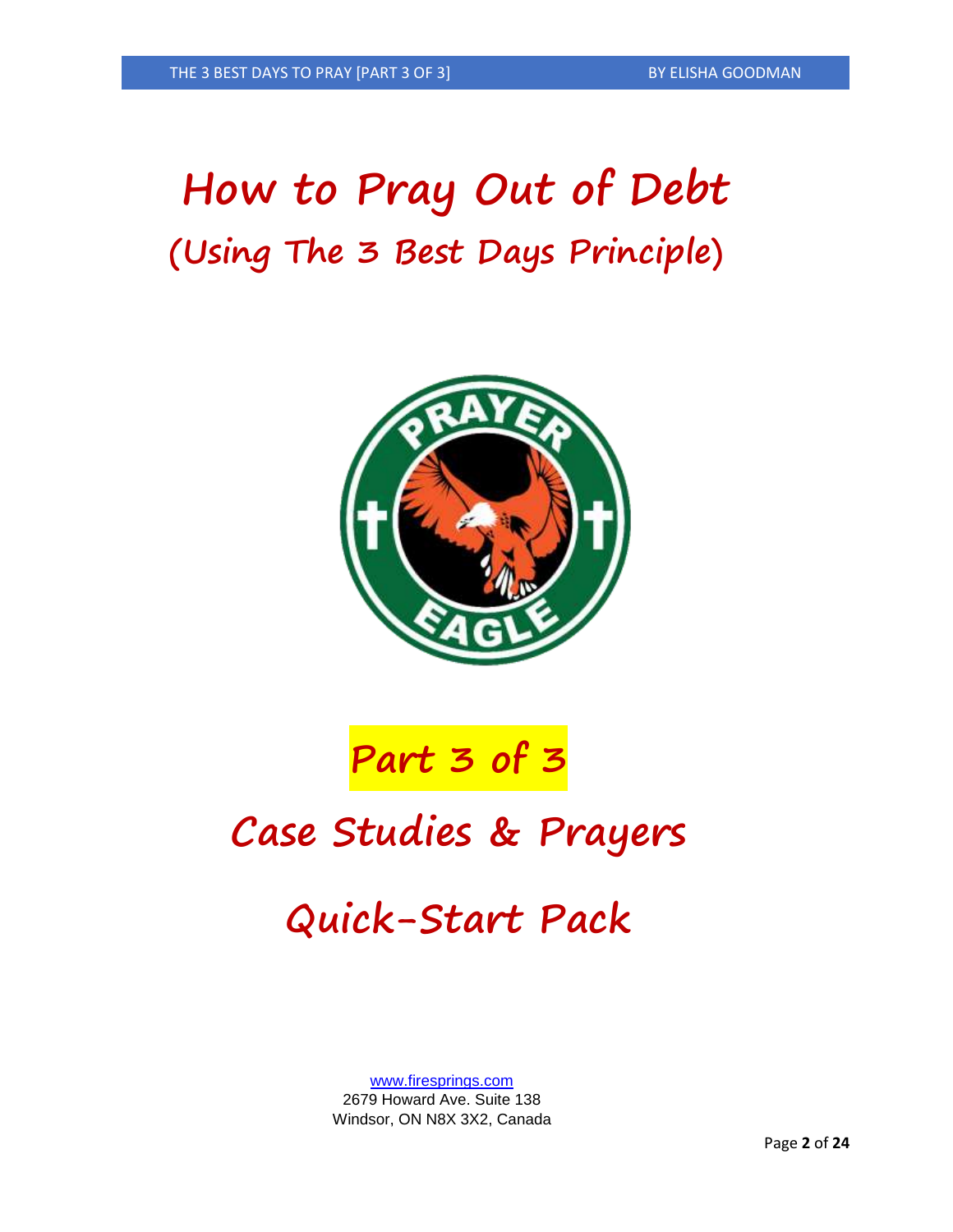*For nothing is secret, that shall not be made manifest; neither anything hid, that shall not be known and come to light. - Luke 8:17*

Dear Friend in Christ,

How will you like to see the goliath of debt buried, with extreme prejudice?

AND divine abundance released into your life without delay?

I'm going to give you 3 quick tips now.

You can call them the 3 "don'ts" of lasting victory against the stranglehold of debt (the last tip is by far the most important).

# **TIP #1:**

..

#### **=====**

Bring your spending under control.

Believe it or not, many people in debt today can do with a bit of financial discipline in how they spend and what they spend money on. This is an absolute starting point for anyone who desires to get out of debt anytime soon. (This one is not really spiritual but it could be).

#### **TIP #2:**

```
=====
```
Learn 2 types of prayers.

Type #1 prayers are debt-cancelling prayers.

Type #2 prayers are prosperity-injection prayers.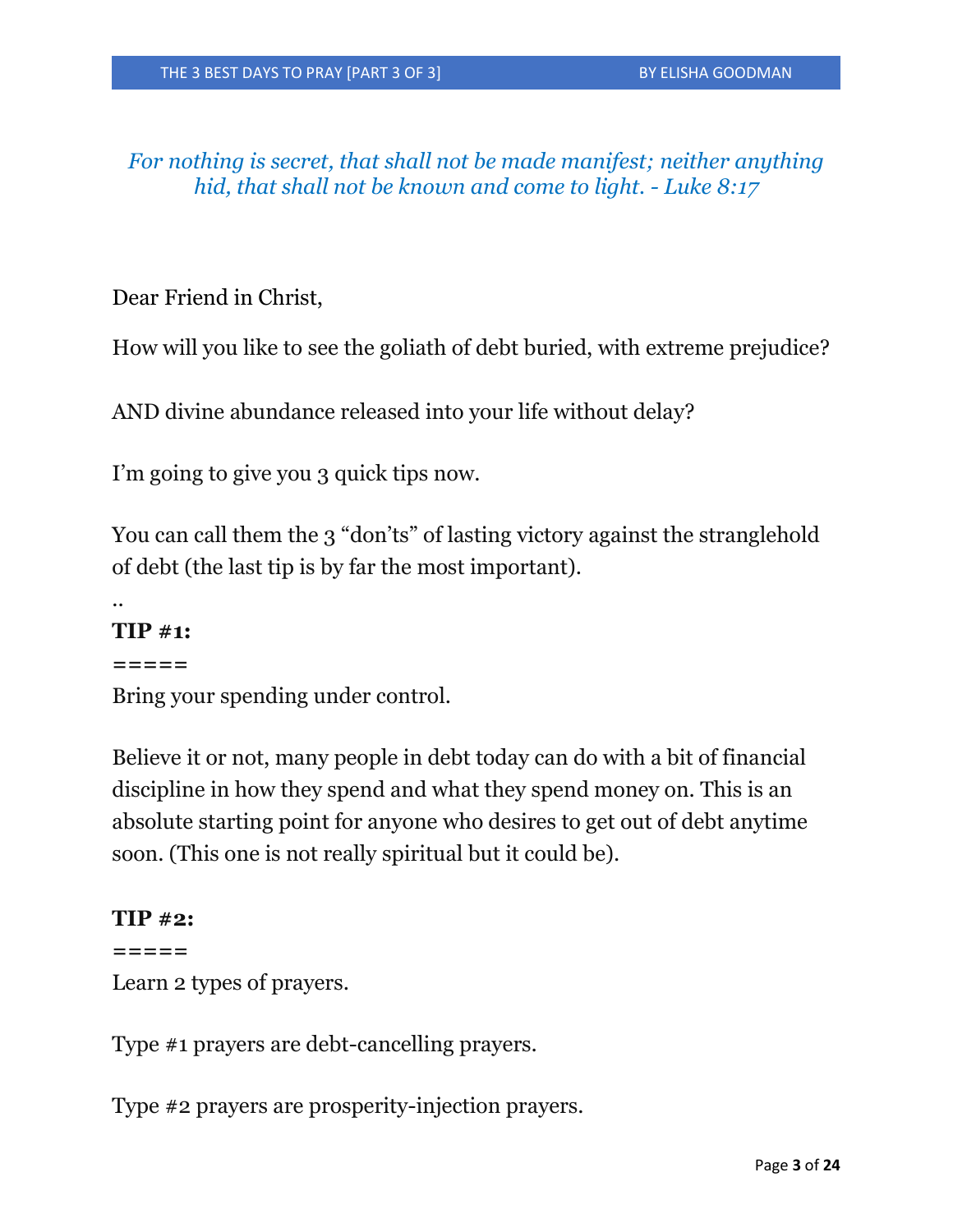Both are necessary in order to break the stubborn cycle of debt and usher in abundance and plenty.

You will see examples of both shortly.

# **TIP #3:**

**=====**

Don't try to go it alone. Find a group of praying believers and join them. They will uphold you when you are weak. They will share scriptures of encouragement with you… and help you silence the evil voice of discouragement and hopelessness.

Here's an example to show you what I mean. It was sent in a while ago from one of our prayer eagles in South Africa.

Hear her:

 $===$ 

#### *\*\*\* A Better use of social media \*\*\**

*"This ministry is one of a kind. I take these prayer bullets to heart. Now I share them with my Whatsapp friends and others too who are not on Whatsapp. I am mentoring them just as elisha is doing me. Some have already signed up to Firesprings ministries. Right now I feel that the best thing I can do and give to my friends and family is to show them this unique website."*

*- Dorothy K*

*= = =*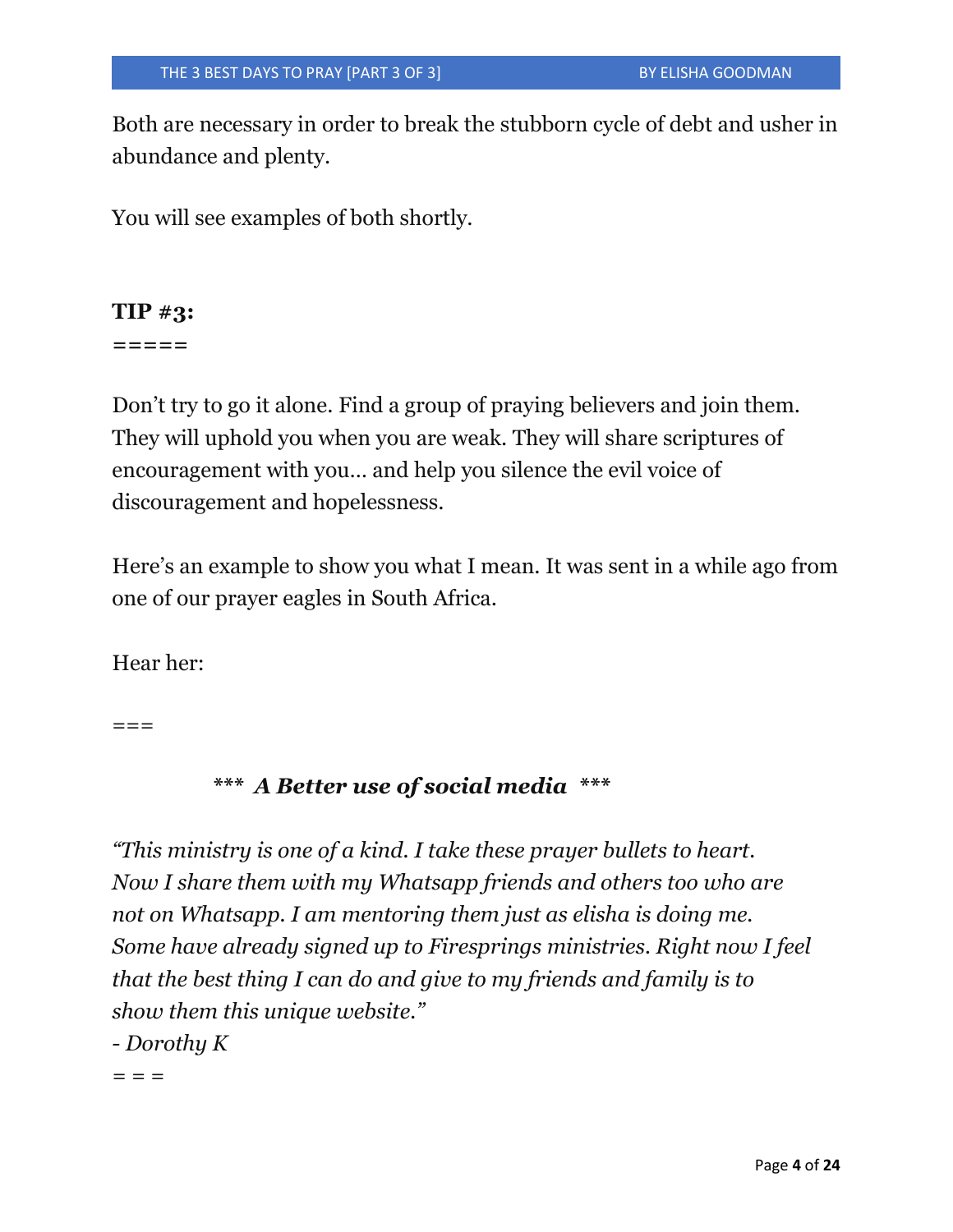Praise the LORD.

That's the very least.

When you're ready to go deeper (so your blessings manifest FASTER) ...

… there's no better place than the Prayer Eagles Forum, where all our prayer eagles from 117 countries congregate to share, intercede for and encourage one another.

It's the one online forum where you can access most of the best materials the LORD has given us to help 21st century believers and prayer warriors.

And it is open 24 hours a day, 7 days a week.

With those 3 tips in mind, let's begin...

*"For the LORD your God shall bless you as He has promised you, and you will lend to many nations, but you will not borrow; and you will rule over many nations, but they will not rule over you. – Deut.* 15:6

A believer in debt or whose finances had mysteriously disappeared at one time or the other needs to know this.

It is false to have the notion that God wants you to be poor or in debt (He does not).

It is false to think that God does not love you enough to … *(fill in the blanks).*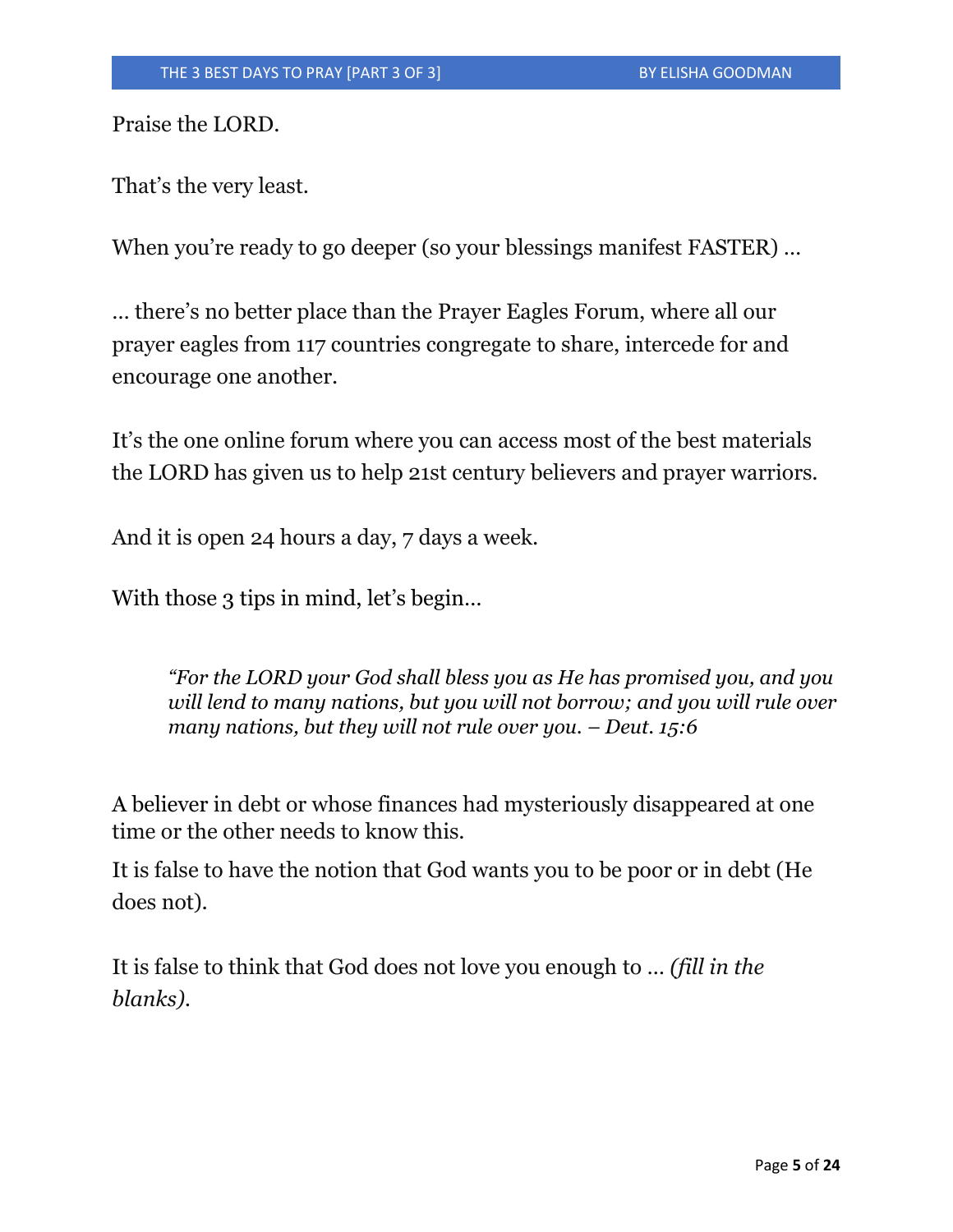In 1 Cor. 2:12 we read:

*Now we have received, not the spirit of the world, but the spirit which is of God; that we might know the things that are freely given to us of God.*

Many wonderful things have been freely given to us by the LORD.

Some are spiritual benefits.

Some are physical things.

You may not have known about this, so it is not entirely your fault.

The prayers to activate the "search command" in the spirit… to GO FIND what rightly belongs to you … is coming up shortly.

We're about to send our prayers to "Go find something… or cause something to shift in the spirit.

Here's an example.

She prayed on target and her debt disappeared.

Right in the opening weeks of the Prayer Academy.

Writing in the Members' Forum she says:

 $=$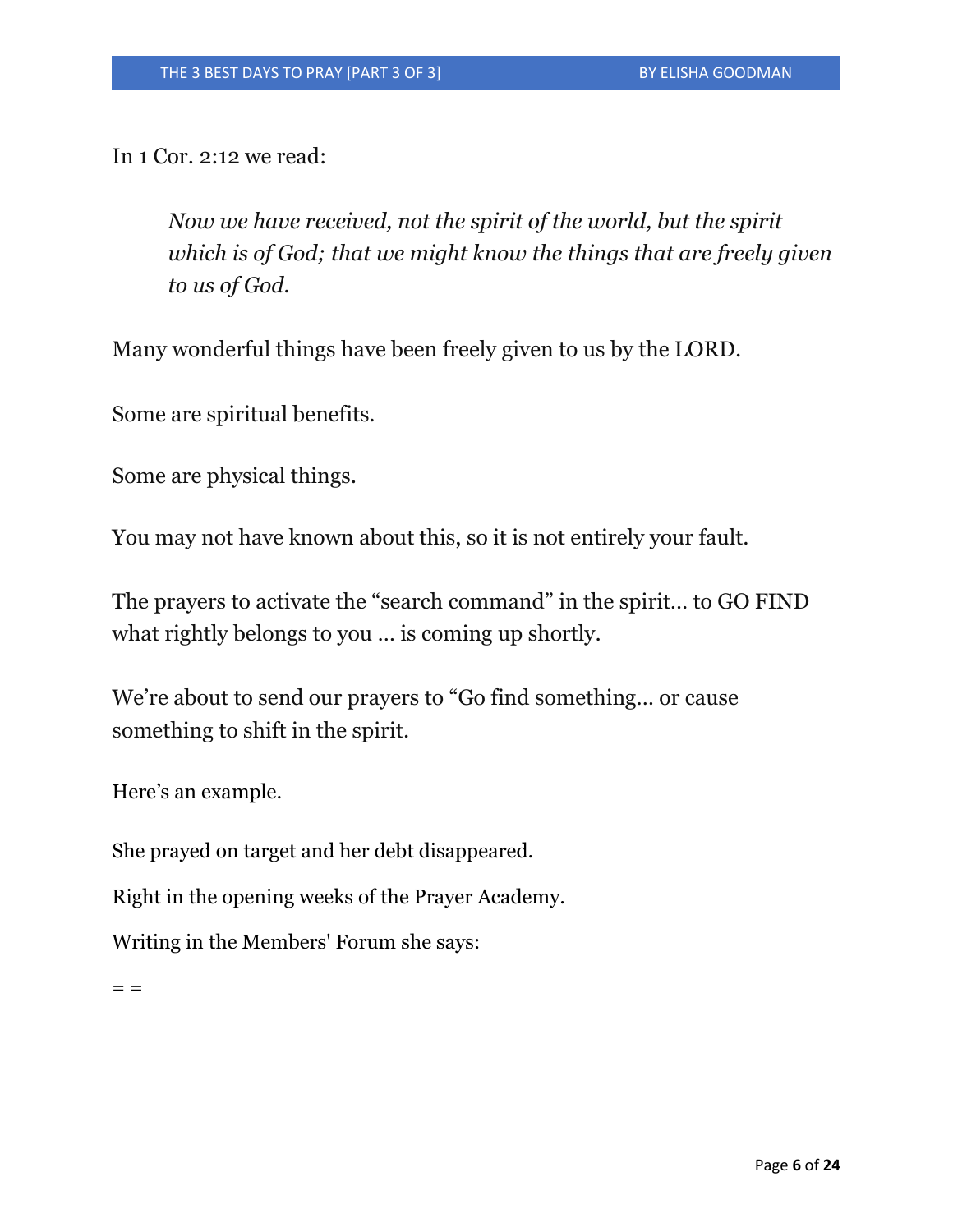# **Case Study #1**

# **How to slay the goliath of debt**

*Dear Prayer Advisor, Thank you for 21 days of Pre Marathon. My husband never prays in the night, saying the night is for the devil.*

*Because of the things he saw happening for only two weeks in my life, he decided to join me in the midnight prayer since last Friday. This is for me a great miracle.*

#### *In this one week, I am free from all the debts!!!*

*There is one debt which disturbed me for years, the company called me to insult me. Praise God, 2 days ago it was fully paid!!!!!*

*Also my friend who prays with me because she did not yet receive password from Prayer Academy yesterday the bank which refused to help her for 7 years, they decided to clear all her debts!!* 

*We are expectant! The prayers are powerful! To God be the glory.* 

*- Flotia* 

 $===$ 

Praise the LORD.

Just two weeks of prayers and she is out of debt!

Same thing for her prayer partner.

So many are in debt today.

Christians and non-Christians alike.

Even famous celebrities.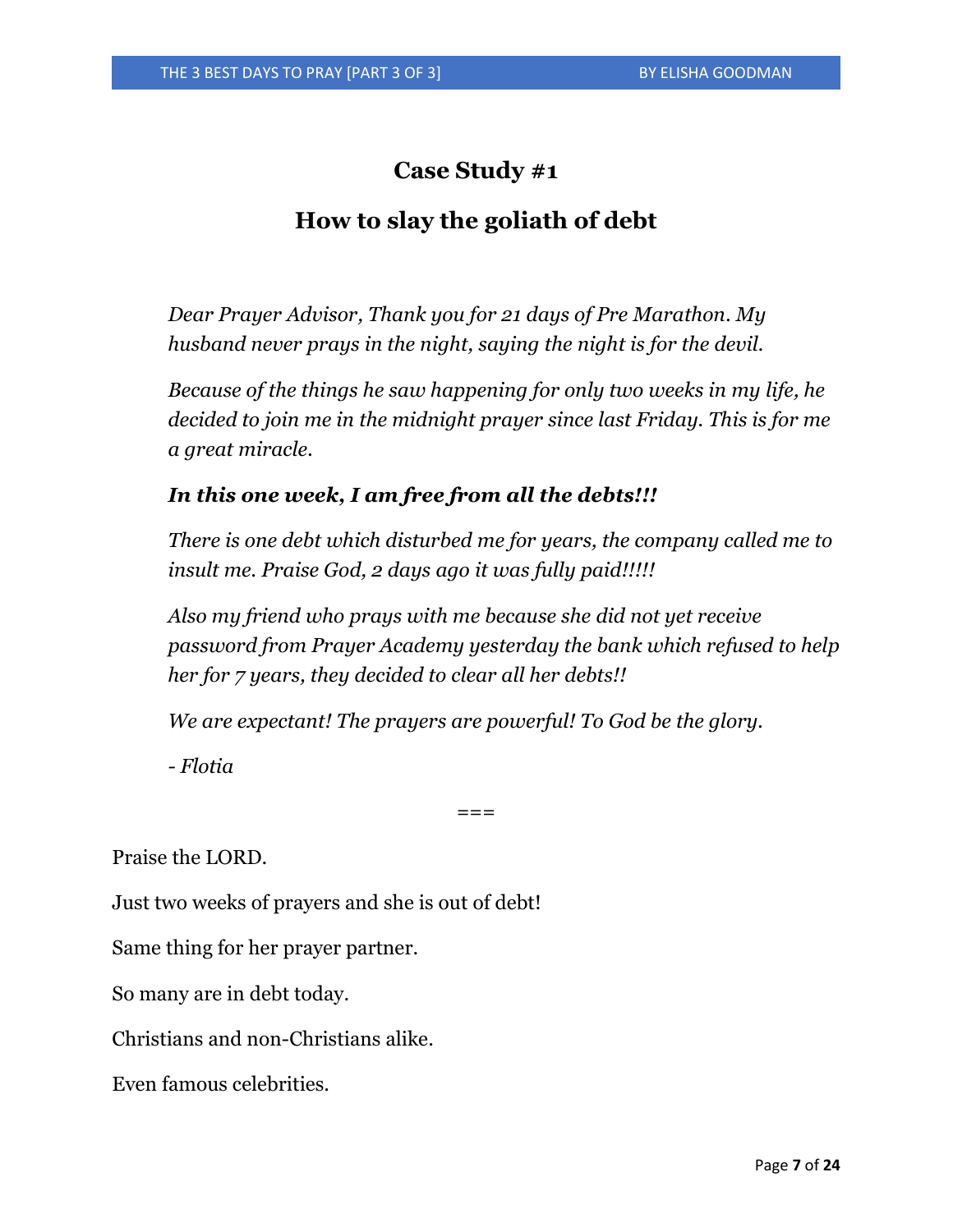Just recently I read in Forbes Magazine that a popular US entertainer supposedly worth \$100 million just admitted publicly that he is in a huge debt.

To the tune of 53 million dollars!

Debt is NOT the portion of any believer who knows their birthright in Christ... this is the position of scripture:

*Owe no man anything, but to love one another: for he that loves another has fulfilled the law. - Romans 13:8*

---

*The LORD will open for you His good storehouse, the heavens, to give*  rain to your land in its season and to bless all the work of your hand; and *you shall lend to many nations, but you shall not borrow. - Deut 28:12*

--

#### **Let me repeat what I've been saying here for 14 years.**

There is something we all need to understand about debt.

It is a secret WEAPON of war. Plain and simple.

The rich use it against the poor.

Proverbs 22:7 says:

*The rich rules over the poor, and the borrower is servant to the lender.* 

Rich nations (and their institutions) secretly use it against poor nations (e.g. the IMF – International Monetary Fund).

The enemy is a master at deploying the weapon of debt against the people of God…

... and the world system is even now STEPPING up and enacting policies to keep more and more people from escaping the bondage of debt.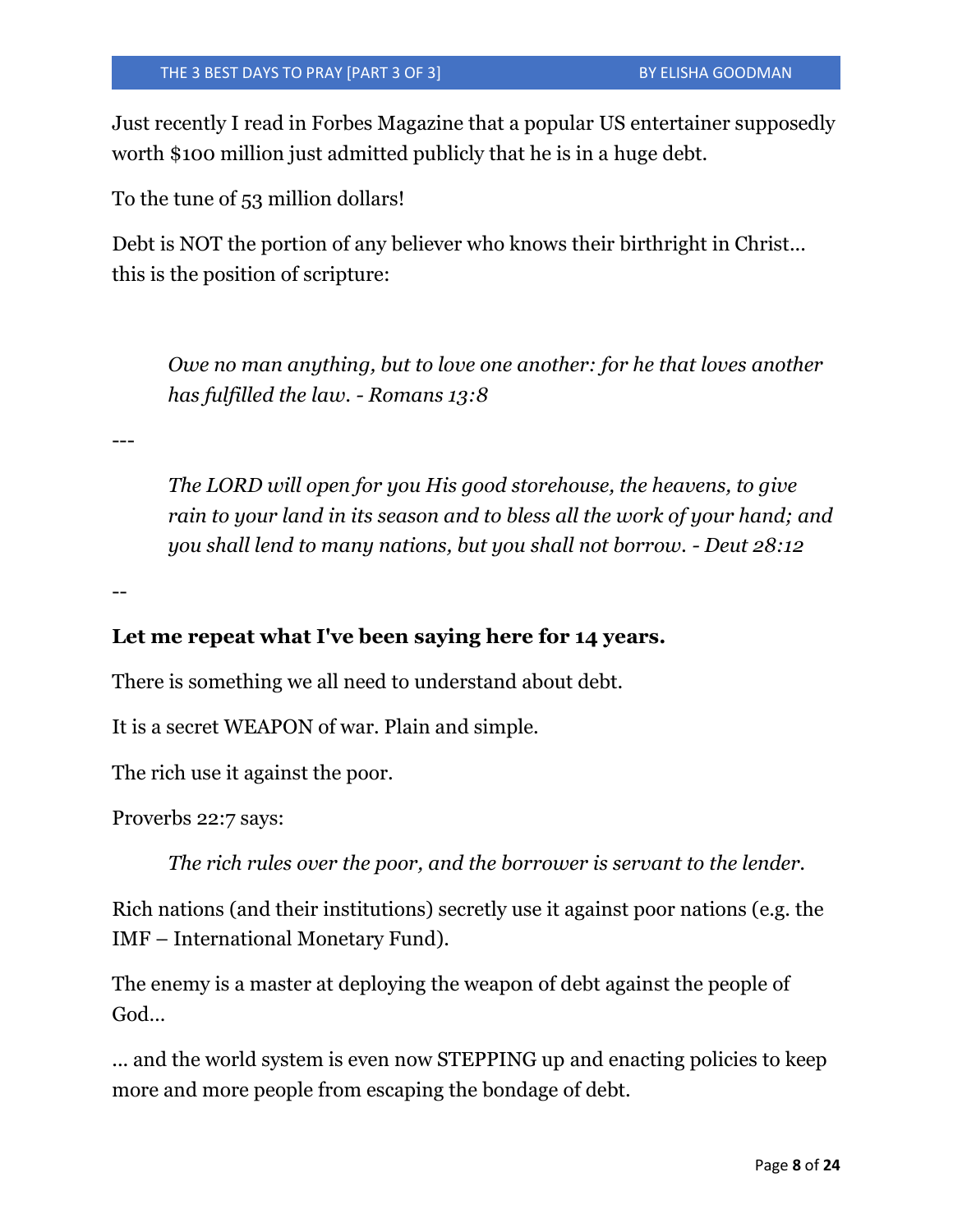This is the reason we've "souped-up" our current programs this year with prayer bullets to blow away the goliath of debt... finally.

For those who have NEVER signed up for any coaching program my only advice is this:

Please do NOT unwittingly prolong your stay in the wilderness of debt.

Learn and master the prayers that people like Eagle Flotia are deploying at the midnight hour against the invisible giant of debt.

Reason why is, God hates debt.

He wants nothing to do with it.

He assures His people:

*For the LORD your God will bless you, as he promised you, and you shall lend to many nations, but you shall not borrow, and you shall rule over many nations, but they shall not rule over you. - Deut 15:6*

 $=$ 

I hate debt too.

Because …

Debt has a tendency to make a person needy, fatalistic and slavish.

It could fill an otherwise wonderful human being with what appears to be irrational hate and rage.

Many believers who are heavily indebted are prone to being compromised, manipulated and exploited.

Those in the stranglehold of debt can become very desperate.

I should know (because I used to be in debt too) ...

... until the LORD delivered me.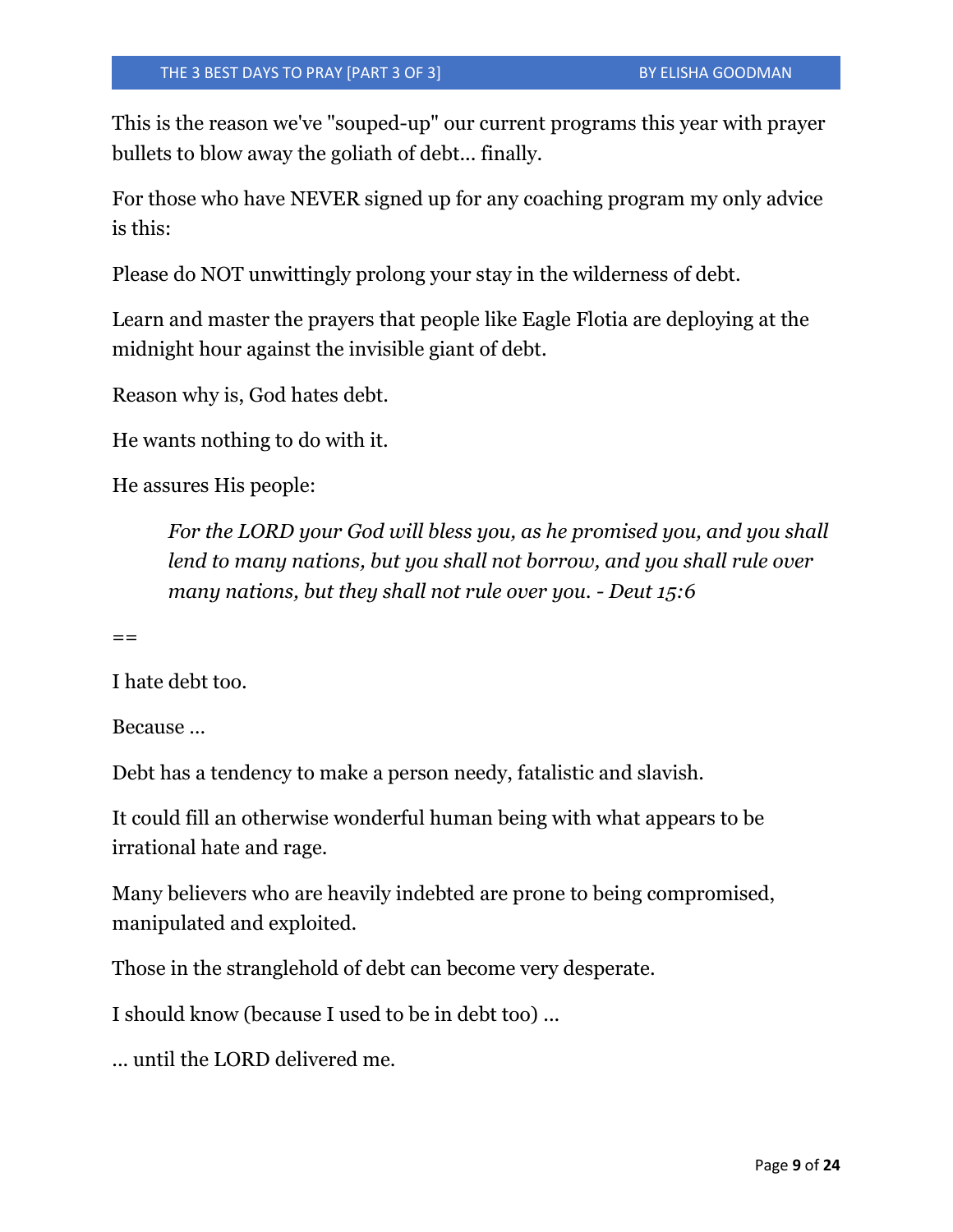I cannot forget one super-aggressive prayer dropped into my spirit one night that many years ago.

Coupled with the grace of self-discipline *(to resist instant gratification – see tip #1 above)* and striving to live within my means, my story took a DRAMATIC turn away from debt... and toward abundance.

Today I receive thousands of emails from those drowning in debt.

The enemy is successfully putting crushing debt burdens on the people of God.

And so many are swimming in debt NOT of their own making.

#### **Example Prayer #1 to get out of debt**

*"Every witchcraft chain binding me to the grindstone of debt, be broken be shattered to pieces in the name of Jesus."*

Right there, that prayer hits at the root of the problem.

Strange sounding prayer... but it is entirely scriptural.

Plus, it works, especially when prayed in combination with hundreds of prosperity-unleashing bullets.

Over the last 14 years ...

Since we've been sharing prayer bullets online, I've seen horror stories about debt.

I mean, so many are drowning in it.

Debt and its associated problems are like an evil chain binding believers from fulfilling their divine destiny in Christ.

Now there is something we all need to understand about debt.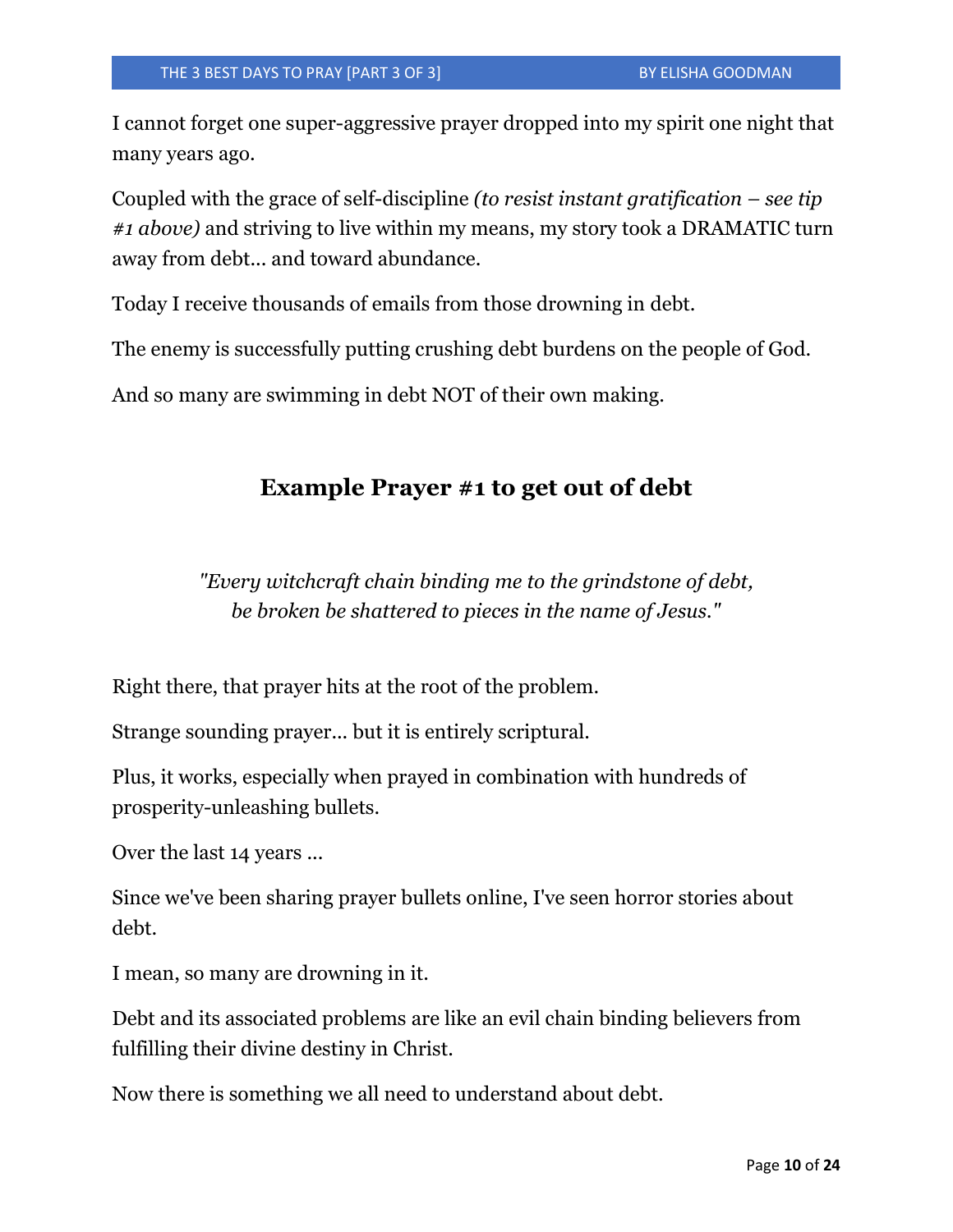The devil is a master at deploying it against the people of God...

Especially those who think (and preach) that poverty is a virtue.

Note that being righteous does NOT exempt anyone from being attacked by the devil and his cohorts ...

Using the combined weapons of debt and poverty.

*Now a certain woman of the wives of the sons of the prophets cried out to Elisha, "Your servant my husband is dead, and you know that your servant feared the LORD; and the creditor has come to take my two children to be his slaves." – 2 Kings 4:1*

But there is GOOD NEWS.

It is one of the hidden keys of the kingdom.

The LORD has given us all a way to deal aggressively with the wicked shackles of debt and poverty.

Just like He gave the ancient prophet (in the story above) a divine formula to crush the burden of debt afflicting that widow and her household.

Fast forward to our day.

We have something WAY better.

Armed to the teeth with prayer bullets to scatter, demolish and bury the stronghold of debt and poverty.

Permanently.

Until now, most of these prayers were embedded in the Prayer Forum ... but you are about to see an extract for your 3-day prayers shortly.

Prayers to open the Lord's treasury for you.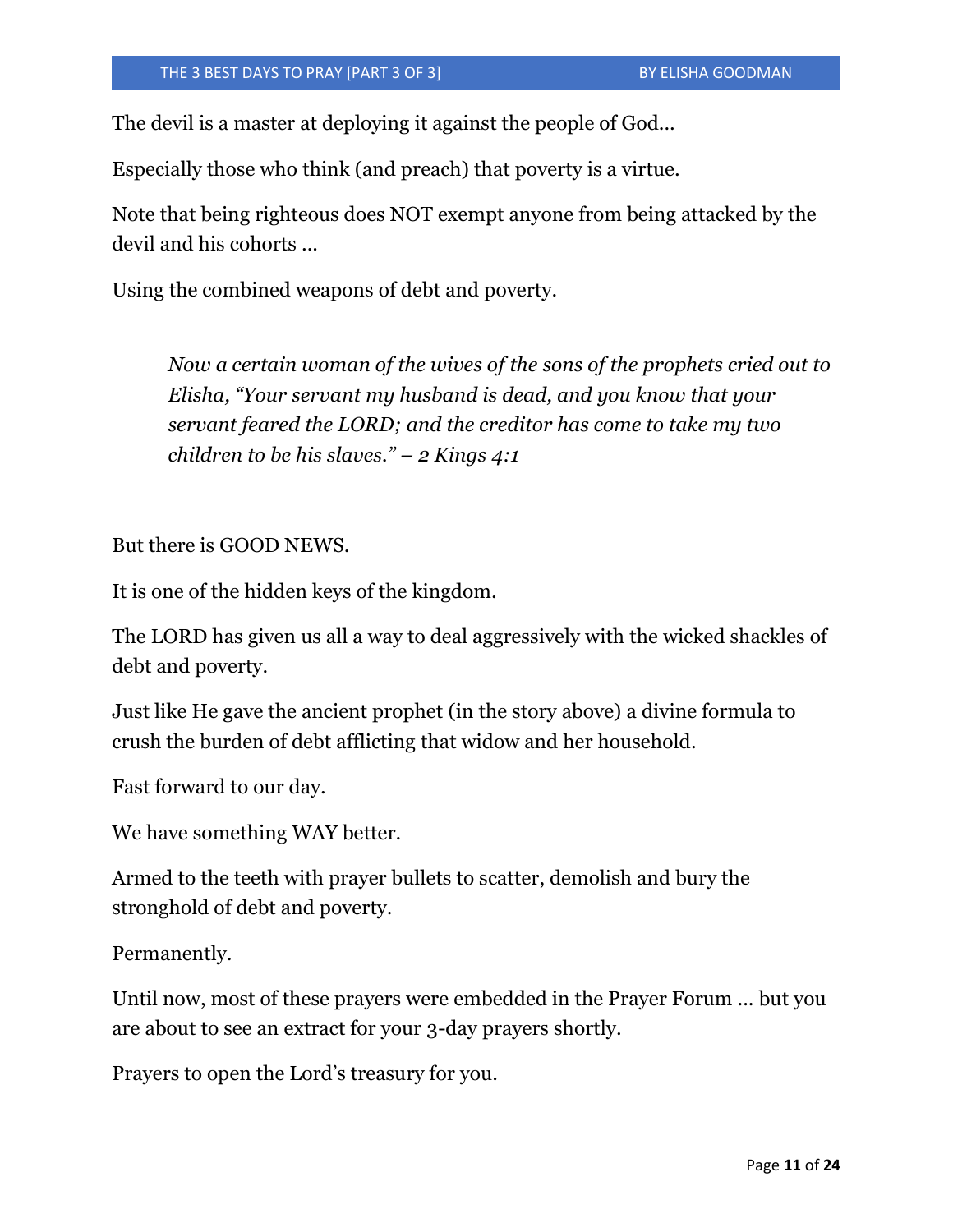YDR says:

*Thank God for these prayers. I joined Prayer Academy in November 2013. I was praying for my finances and my job as an insurance agent.* 

*GOD has blessed me tremendously. I miraculously received \$200,000 within 6 months. Now I am able to repair my home and pay off my debts.* 

*I look forward to your email and was so happy to see it today. God bless you always.* 

*- YDR, Trinidad W.I* 

## **Case Study #2**

#### **Example prayer #2 to get out of debt...**

Using prayer that takes the enemy by surprise.

Like Mario just did.

Hear him (and take note of the prayer bullet):

 $=$   $=$   $=$ 

*I needed money to clear out a debt.*

*I called upon the Lord, eating and drinking the Word of God, doing midnight prayers and standing fast to the confession of faith.*

*"Let the angels of the Living God go into the world of the living and of the dead and bring my money in Jesus name"*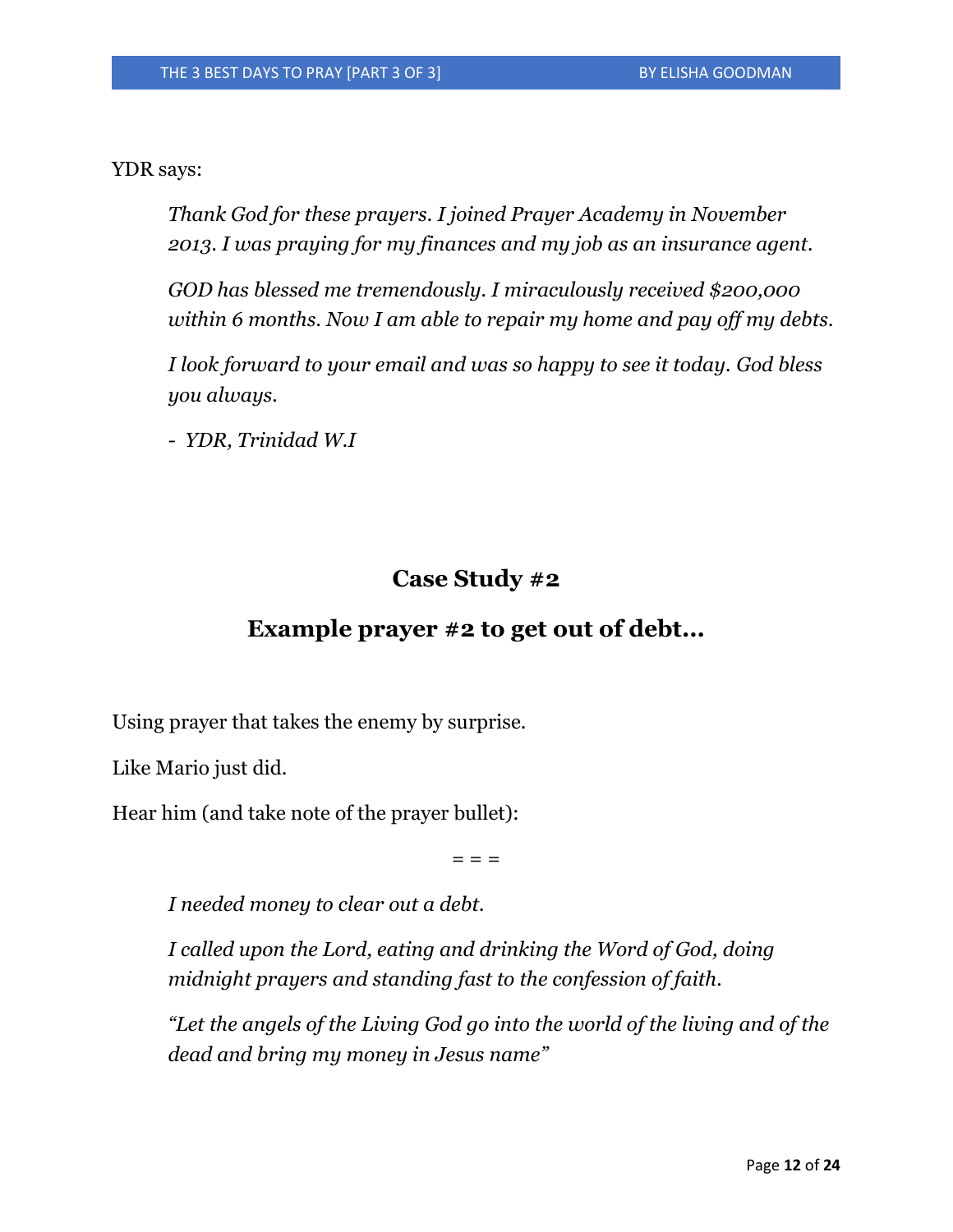*Alleluia it's done. God moved and the matter was settled. I'm free of that difficult situation. He blessed me more than I expected. Now am sending a love gift to Elisha Goodman.* 

- *Mario, Mauritius* 

 $=$   $=$   $=$ 

How sweet it is to pray and break the stranglehold of debt.

And walk F'REE.

Breathing the air of freedom finally.

No matter what the enemy might be whispering in your ears today...

The LORD can still turn things around for your own good.

Provided you are willing to ignore the naysayers and jump into the prayer trenches with the rest of the prayer eagles.

 $=$ 

# **Case Study #3**

## **Drowning in debts? Here's how to cancel them all**

Yes, there really is a way to CANCEL all debt. But please take note of the role that financial discipline has to play in this matter.

Sister AM confesses: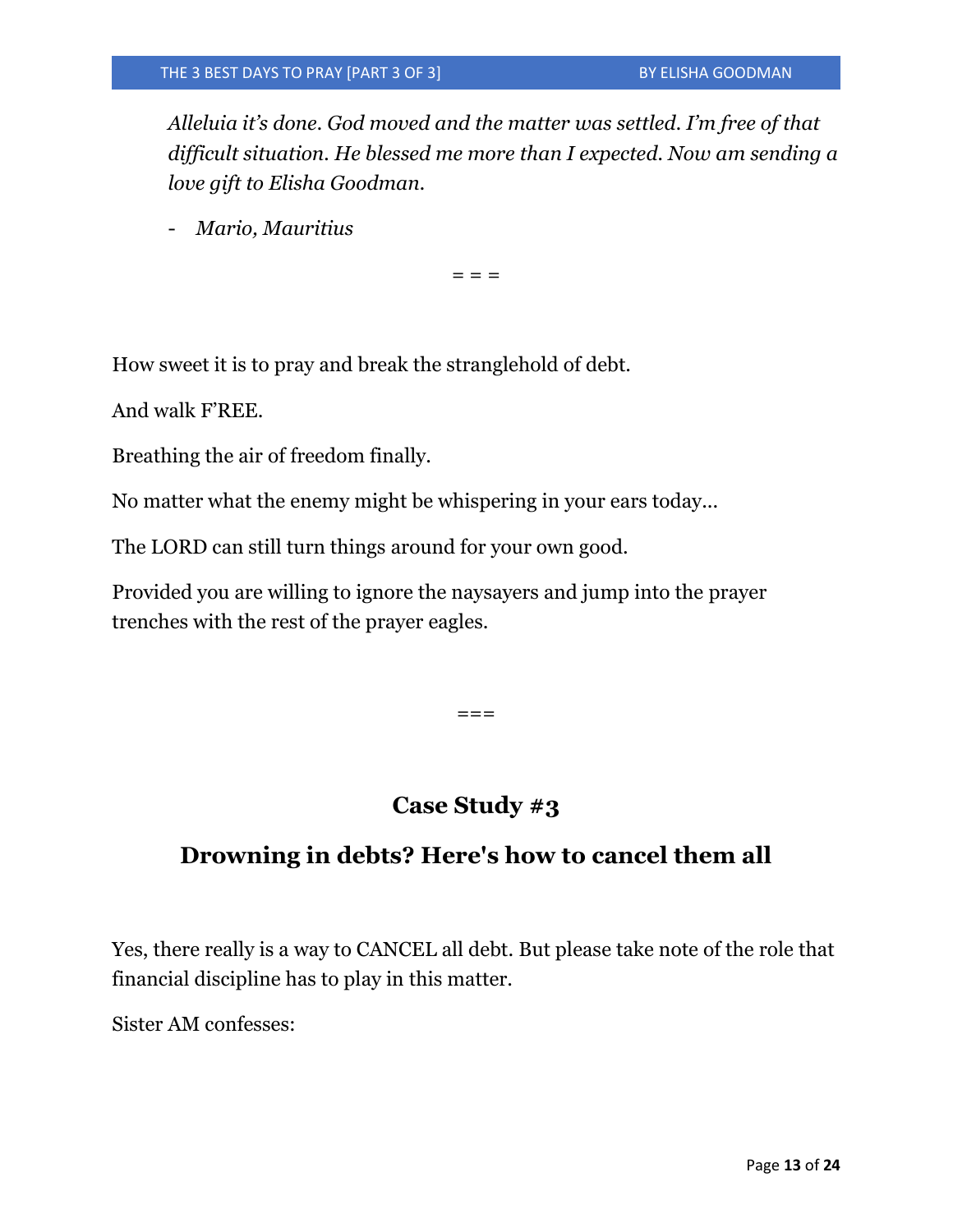$=$  $=$  $=$ 

*"I am a compulsive shopper and I love buying unnecessary things even though I don't really need them. I cannot go a whole week without doing any shopping at all.* 

*I feel empty if I haven's shopped for clothing especially, or any girly thing that makes me smile at the thought of just having it...* 

*A friend of mine couldn't stop singing praises of how much you have changed her life.* 

*She used to be a compulsive shopper and was swimming in debts and is now free from her addiction of compulsiveness. I can see the spark in her eyes when she constantly mentions your name.* 

*Well today I decided to get more information about you from her and that's when she gave me your website address..."*

She has taken the right first step.

#### **She recognizes she has a problem.**

And is ready to deal with it.

The solution will be both spiritual and physical.

Because... there could be a deeper, spiritual dimension to the problem of debt.

Most people inherited the spirit of debt/poverty from their ancestral lineage.

Others became victims of their own volition.

For instance, I know people who hungrily wait for the launch of a new iPhone.

Why do they need a new phone every year?

Why do they need new shoes, clothes, etc. every other month?

Everyone is doing it and you should too?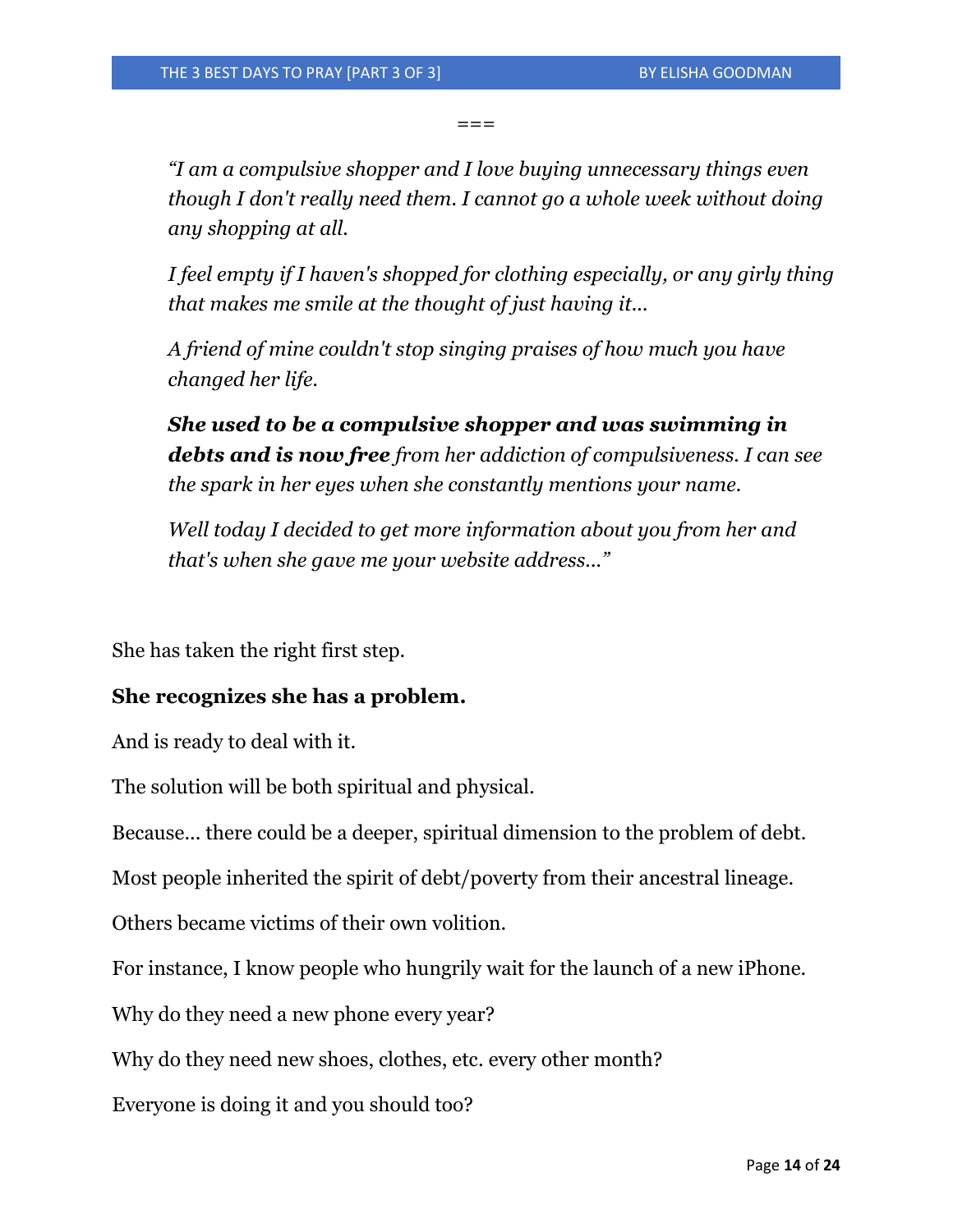That is a symptom of a DEEPER spiritual problem buried below the surface… which must be dealt with spiritually.

Look at this prayer:

# *O LORD let the riches of the heathens be transferred to me in the name of Jesus Christ.*

This is a delicate prayer to pray.

First you must ensure that your heart is emptied of covetousness.

Why is it necessary to pray this kind of prayer in this day and age?

Because the devil has diverted the blessings of God's children for too long ...

... leaving them poverty-stricken, swimming in debt and incapable of even providing for their families.

For instance --

Out of 67,301 emails I received in the last few months, up to 75 percent of them have to do with stubborn financial distress that just won't quit.

Therefore, prayer bullets to create, release and *transfer* wealth should be standard requirement in the toolkit of serious prayer eagles.

After praying just a few of such prayers, MM said:

 $=$   $=$   $=$   $=$ 

*GOD has been so good to me from the day I uttered the very first bullets you gave to us over your daily emails.*

*GOD has blessed me with 2 new jobs when I was on the brink of being unemployed and broke.*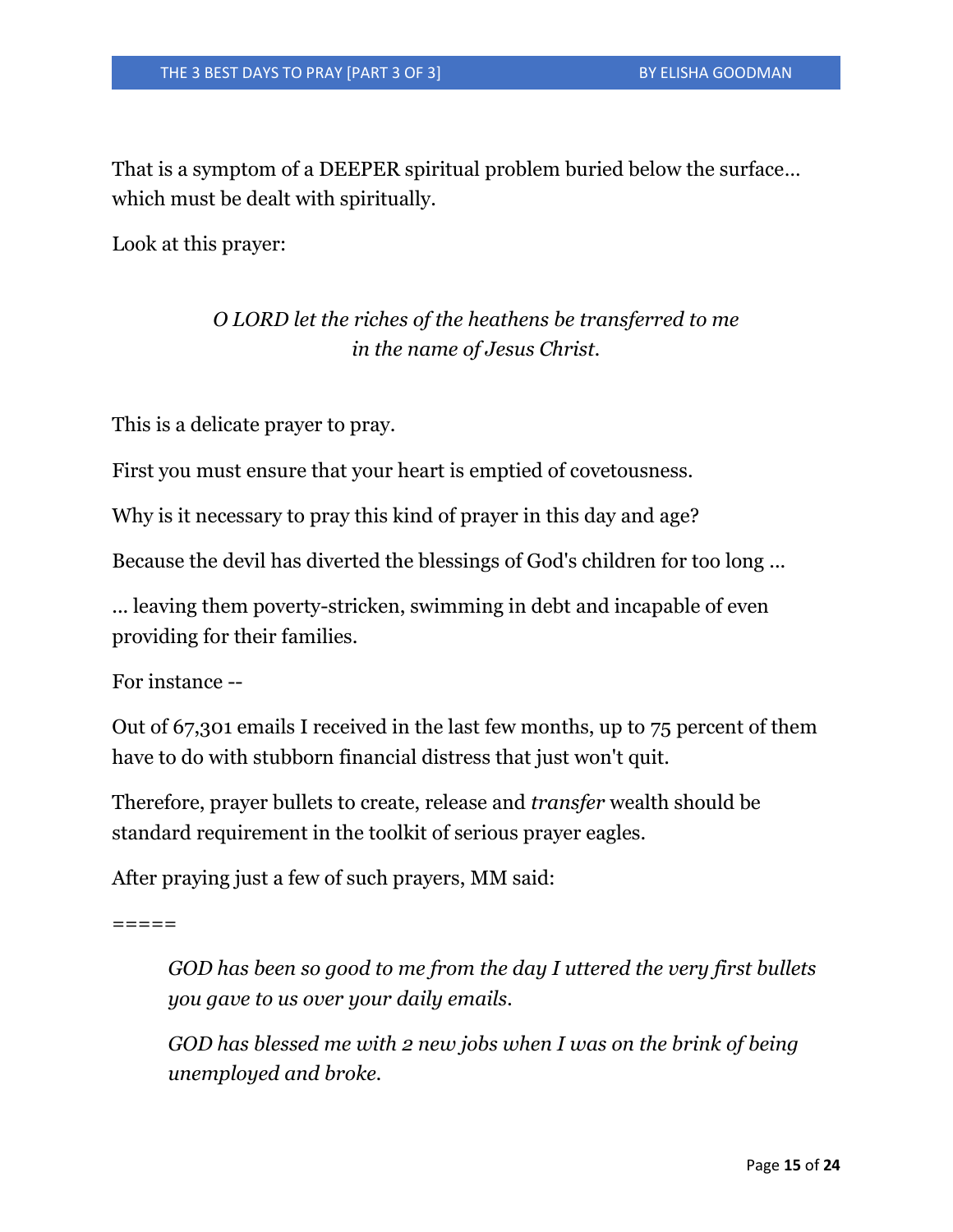*On top of that he presented me with a brand new car when I had absolutely no money and credit.* 

*HE made the impossible ever so possible and gave me a raise remuneration wise. I can never thank HIM enough...* 

*- Mucha M*

 $====$ 

Sometimes I feel like crying when I see God's children...

… being beaten black and blue by the enemy in their finances.

But I also SMILE when I see those who have decided to take the battle to the enemy.

Here's a great example.

Lindsay had been drowning in debt but that is no more.

One thing led to another and she landed on our websites.

#### **Case Study #4**

#### **I received your emails but rarely opened until my sister fell sick and almost died**

"I landed on your website many years ago but thought it was one of those hoax sites so I never gave it much thought. I continued receiving emails from you but rarely opened them. In 2011 one of my sisters fell very sick and almost died.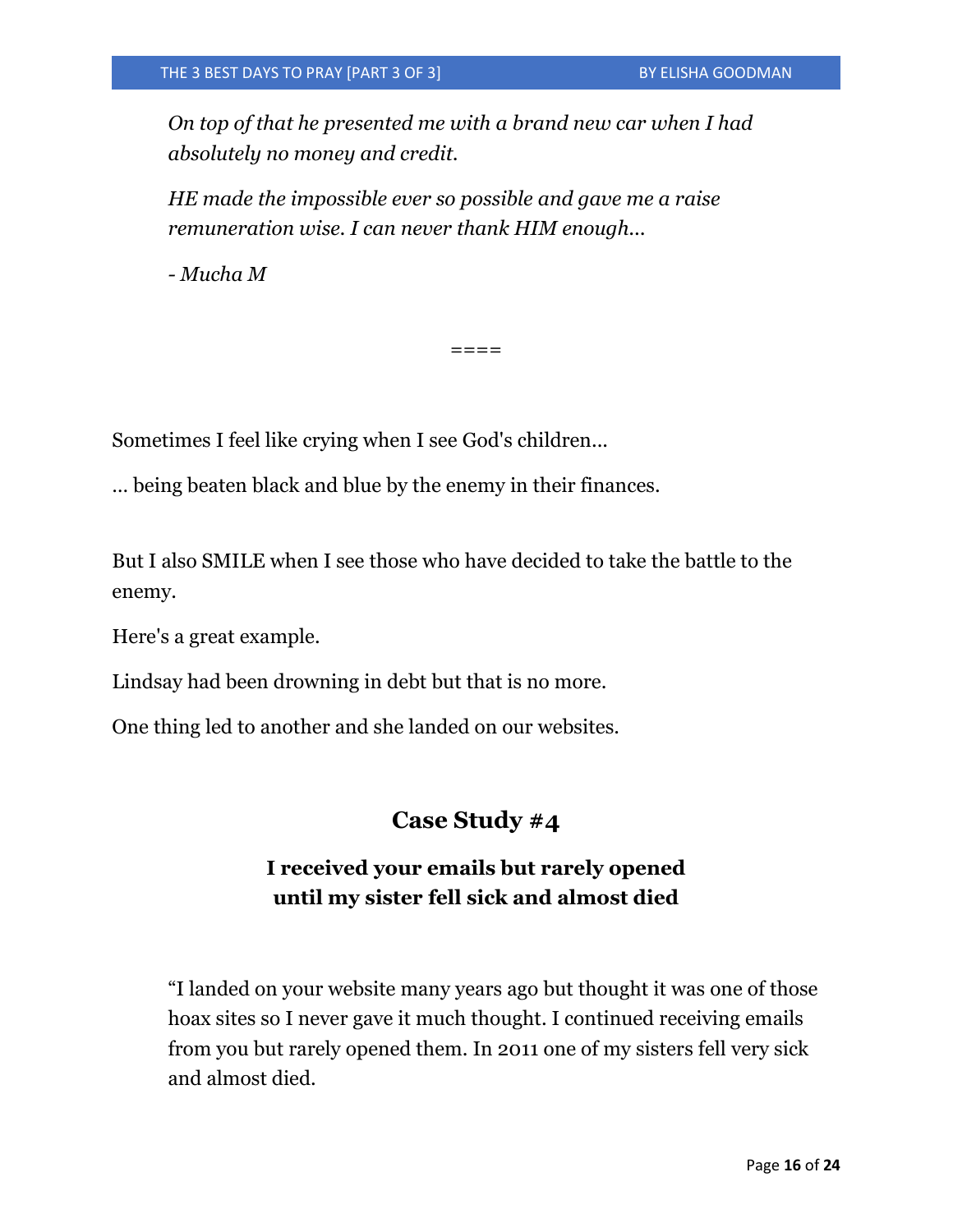I made a covenant with God that I would give my life to Him and serve Him diligently. He saved her life. I prayed and God led me back to your emails. I also started reading the daily emails you sent me.

*Prayer Cookbook for Busy People* became my prayer guide. At the beginning of 2014, I was promoted at work, a job that was highly competitive.

The interview panel consisted of 4 people, 2 wanted me while the other 2 didn't. I used the 27 Minutes to Midnight prayer bullets and on the 2nd January I received my new posting letter with double the salary.

#### **I had been drowning in debt but that is no more, glory to God!"**

- Lindsay

\*\*\*

#### GOOD NEWS.

There are targeted prayers to extricate you from the vice-like grip of debt.

Many, many years ago when I found myself in debt, there was a prayer sequence the Lord dropped in my spirit.

#### DEBT MUST DIE.

We're injecting even MORE debt-destroying prayers into all our programs starting with this e-course.

It is YOUR time to arise.

Please don't wait until disaster strikes before you start looking around frantically for prophets (like some people do).

Instead become your own personal prophet TODAY, able to prophesy into your destiny… and break the backbone of debt.

TAKE BACK what the enemy stole from you and share your testimonies now.

Let's look at one more example of debt-targeting prayers before we begin to pray.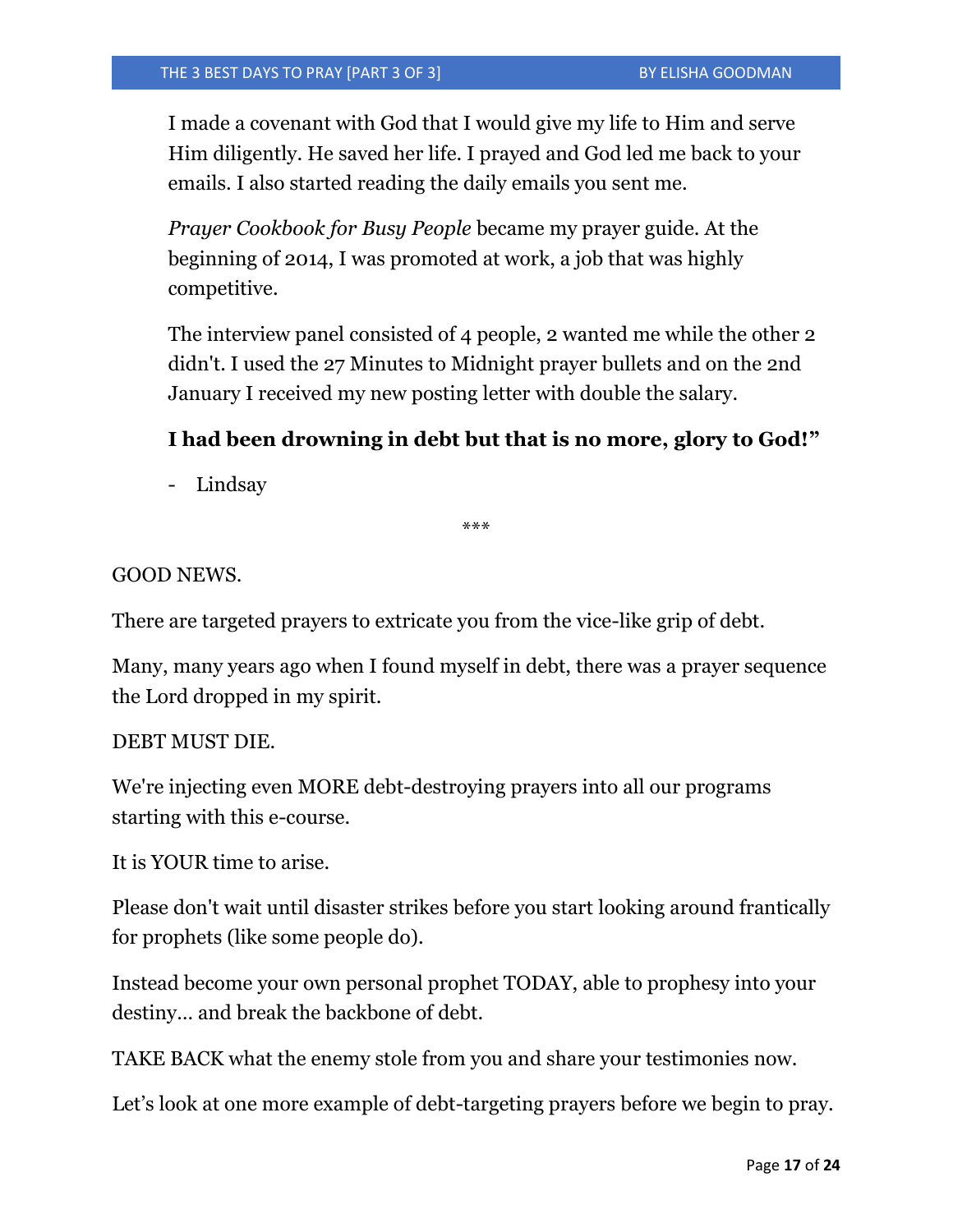I love this prayer that Fred, a new subscriber to our website, just prayed:

## *"Every dragon of debt, vomit my money and swallow yourself in the name of Jesus."*

It was one of the prayer bullets he learned from my daily emails.

He was a broken man.

Lost his job.

Abandoned by his wife.

Lost everything.

Didn't know what to do anymore.

He "accidentally" bumped into that prayer while searching for a job on the Internet.

Hear him:

 $=$ 

*"In May 2017 my contract in an international company as an expatriate was abruptly terminated based on false allegations after 7 yrs service. I went back to my country broken down to pieces not even knowing how to explain to my family. There was no income, so we lived off my savings.* 

*In March 2018, my wife of 30 yrs abandoned us on another false allegation and started inciting the children against me. To cut a long story short, while I was searching for a job, I bumped onto some of your prayer bullets below and started doing the midnight prayers.*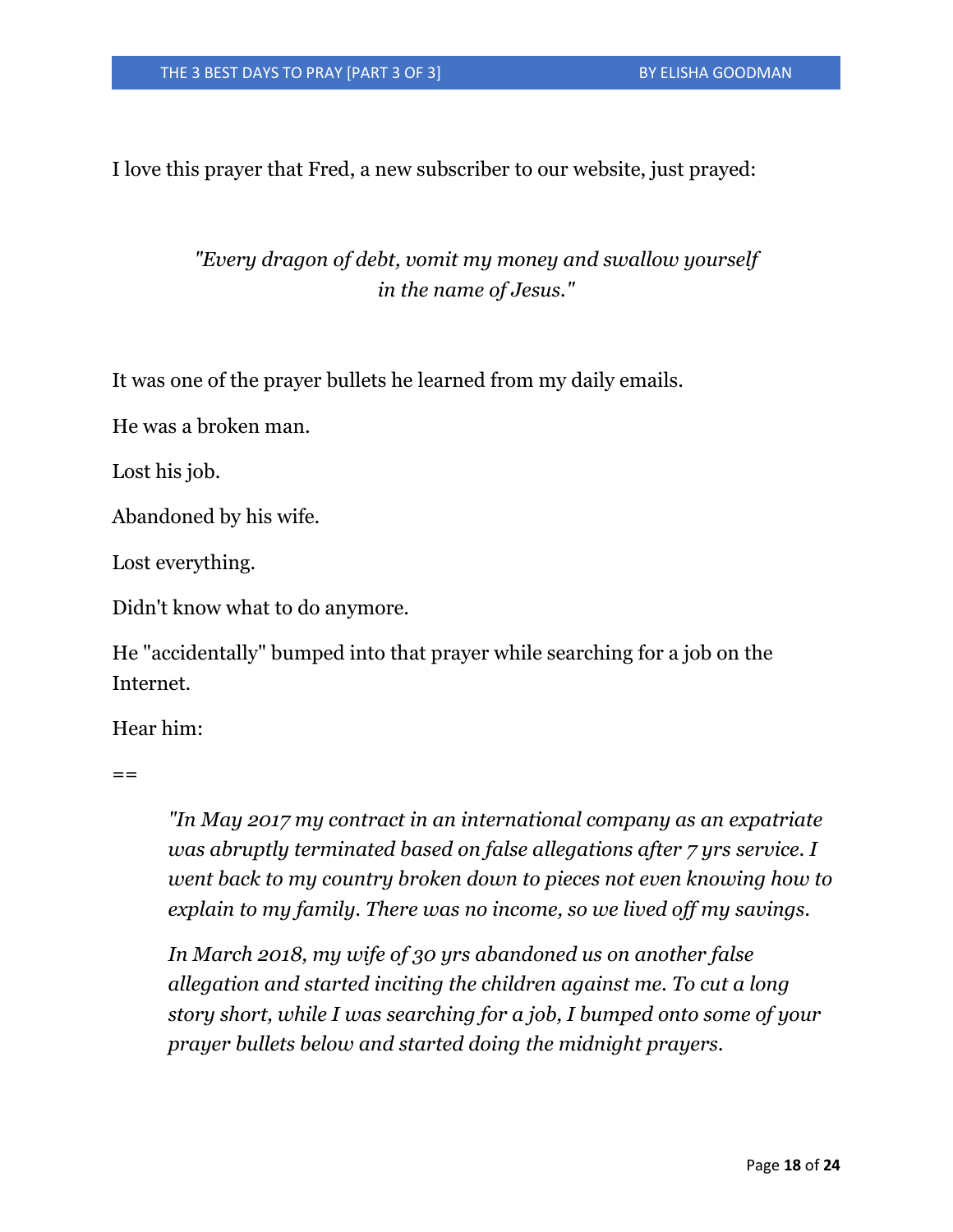*I want to report that at 54 yrs I got a new and more stable job with a better organisation, actually supervising my former employers contract. I now have a far better relationship with my daughters. I want to thank God for saving me the worldly embarrassment.* 

*I now want to join the Prayer Academy to strengthen my relationship with God."*

 $=$ 

*- Fred W*

Praise the LORD.

Matt. 19:26:

*Jesus looked at them and said, "With man this is impossible, but with God all things are possible."*

 $=$  $=$  $=$  $=$ 

We're getting ready to pray.

Right now ...

There are big bad bullies parading the spirit realm.

There are goliath bullies (oppressors from your ancestral lineage).

There are Pharaohs… and Herods.

They want you to crawl on your hands and knees over miles of broken glass just to put food on the table for your family…

They want you to SUFFER the trials of the damned…

Ultimately, they want to drag you to hellfire, kicking and screaming (God forbid).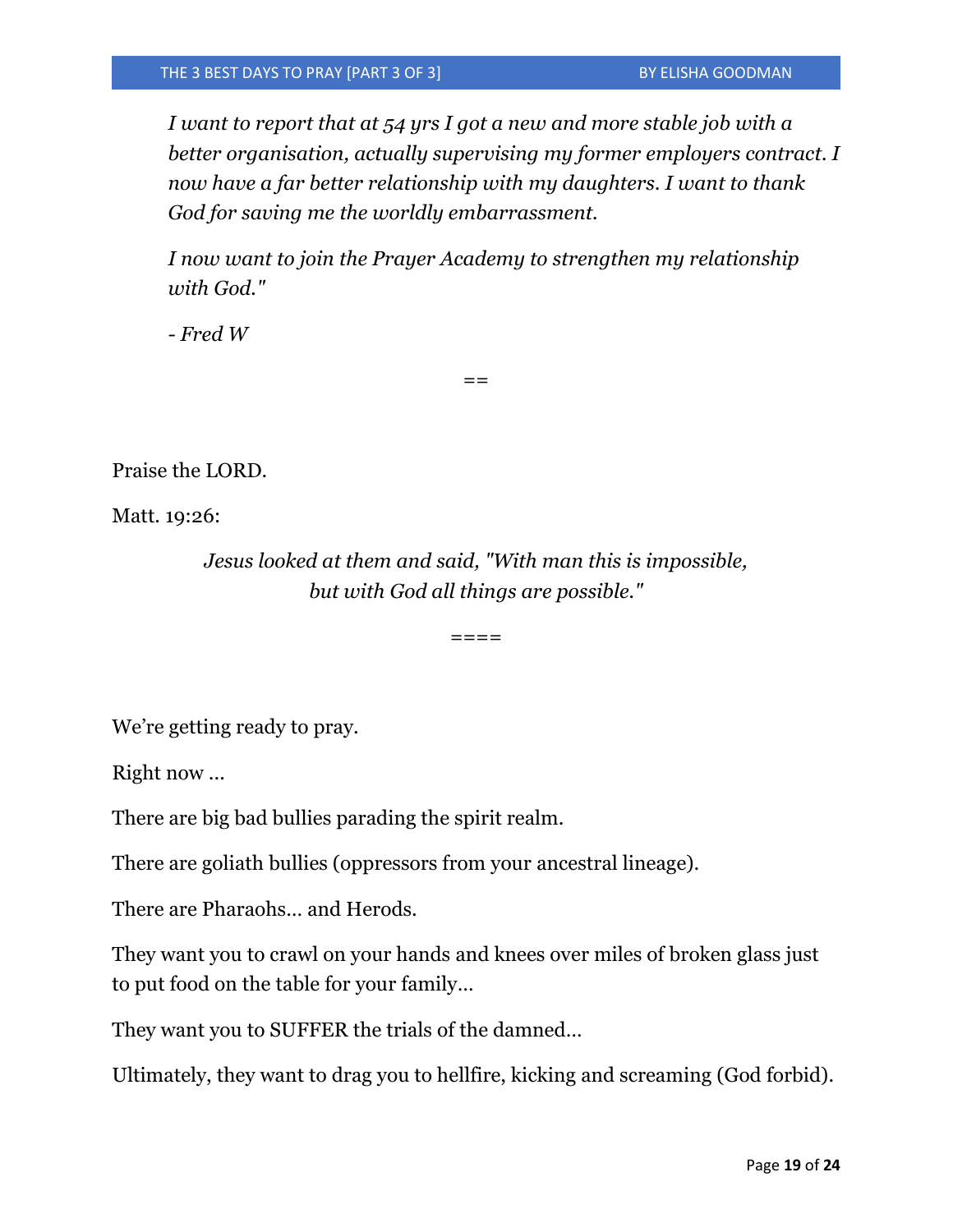But as your hands are being "trained" to war and your fingers to fight...

You do NOT need to fear them.

These prayers will work for you too.

It is way easier to clear your debts AFTER dealing aggressively with the spiritual forces keeping the evil chains in place.

Like this final case study (please take note of the prayers):

 $=$   $=$   $=$ 

#### **'Debt Must Die'**

"It worked for me too. Together with that prayer, *'Every satanic chain binding me to the grindstone of debt, break by fire'* during midnight hour I used to fire the prayer you sent me' *Every satanic storm of debts that have overtaken my life, O earth I command you to open your mouth and swallow the storm in Jesus name.'*

I prayed both prayers at 27 minutes to midnight for some days then one day when praying I saw in a vision, something like a metallic water pipe from the ground with a widened mouth, in it tons of dry leaves were being poured in big amounts.

I had debts, many of them as old as 10 years, others from my workmates, others from money lenders that were increasing at 30% every month. Others from my former landlord.

The covenant-keeping God has done it for me. He cleared all debts for me and even enabled me to join the Prayer Academy which I had desired for long. May all the glory and all the honor be unto Him.

- Eagle Spescioza

 $- - -$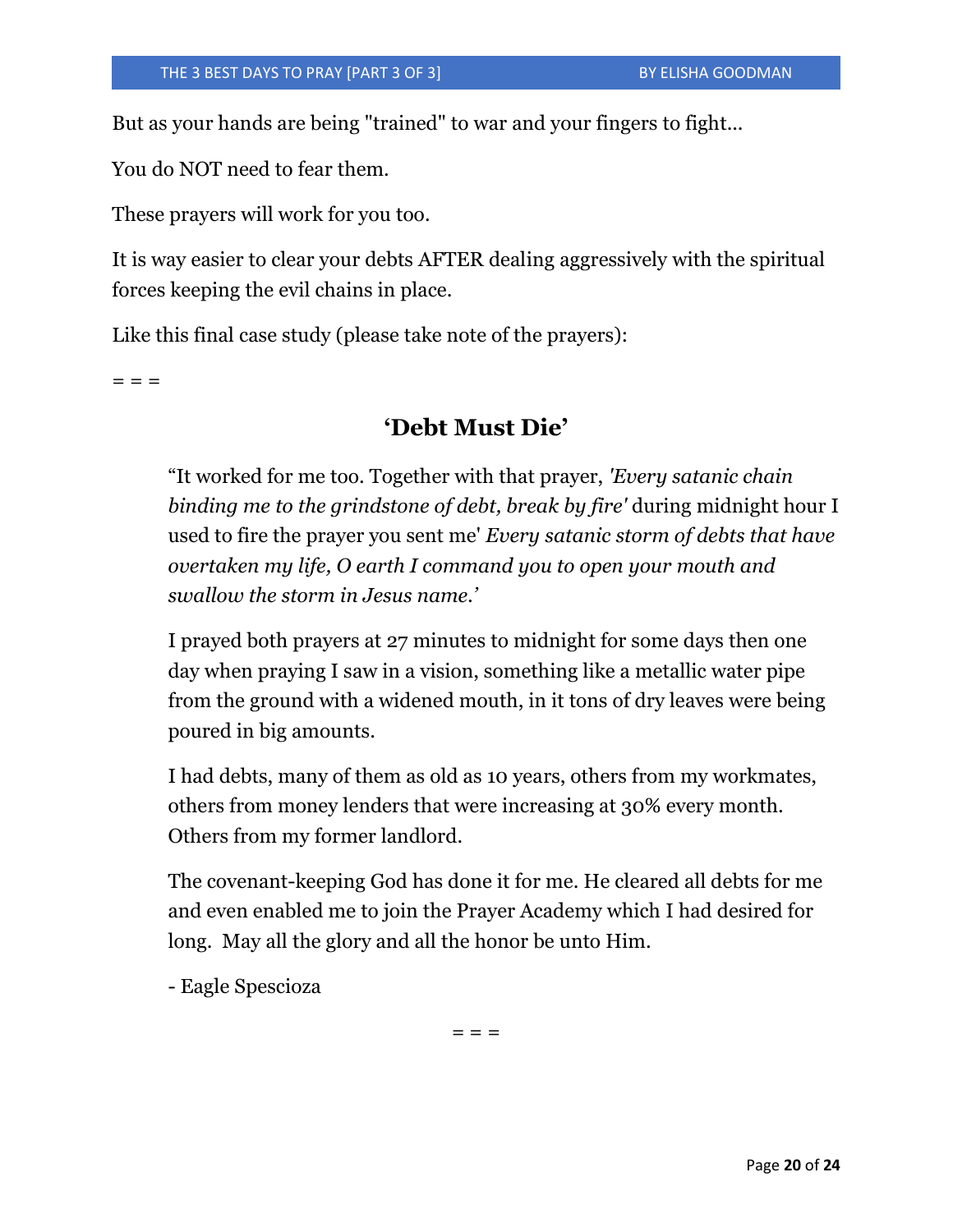Praise the LORD.

Heb 3:12-13 says:

*Take heed, brethren, lest there be in any of you an evil heart of unbelief, in departing from the living God. But exhort one another daily, while it is called to day; lest any of you be hardened through the deceitfulness of sin.*

 $=$   $=$ 

Let's be wise. Unbelief is sin. Sin is a killer.

Period.

The LORD has promised to fight for those who are obedient to His words.

Let's do our part and He will do His part.

 $=$   $=$   $=$   $=$ 

# **21 Furious Prayers To Help You Break Free From Debt**

There are 3 steps to this prayer.

#### **Step 1**

Start with praise worship. Praise God and worship him with songs, even with dancing.

#### **Step 2**

Read out LOUD these crucial scriptures.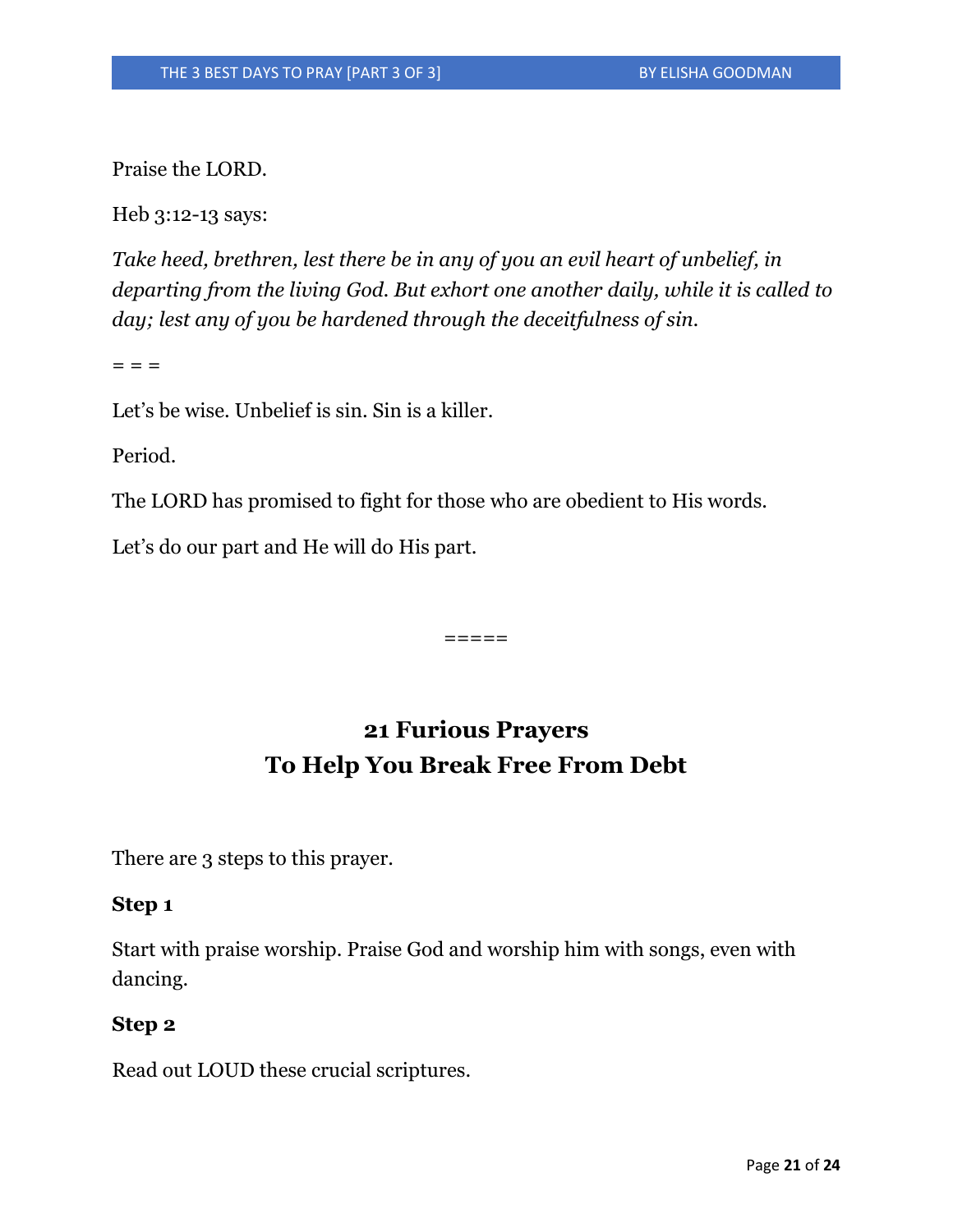Deut. 28: 1-13

Follow up with this confession in an aggressive manner:

FATHER, I thank you for this prayer program. Thank you because the weapons of my warfare are not carnal but are mighty to the pulling down of satanic strongholds. As I go into prayer, I pray that you will manifest your presence in my life.

I declare that JESUS is Lord over my life – spirit, soul and body. I am sanctified by the blood of Jesus. I am redeemed by the blood of Jesus. I am justified by the blood of Jesus. I have the life of God in me.

I decree civil war among demons, spirits, personalities and powers set up to oppose these prayers and I break their backbone by the power in the blood of Jesus.

Right now let the angel of truth begin to read scriptures and torment every lying demon in Jesus' name. Let the bonfire of the Holy Ghost begin to burn even as I invite the Holy Spirit and hand over my battles to the LORD in Jesus' name.

I shall possess my possessions. Let 12 legions of angels of restoration go forth into the land of the living and of the dead to recover every blessing I have lost in the past in Jesus' name.

Today, let the angels of favor be released to favor me in Jesus' name. Let the angels of prosperity be dispatched to bring prosperity and abundance to me in the mighty name of Jesus Christ. Amen.

Then follow up with these prayer bullets…

#### **Step 3**

*Please spend a minimum of 3 minutes on each of the prayers below. Pray the same prayers every day for the 3 days of the program.*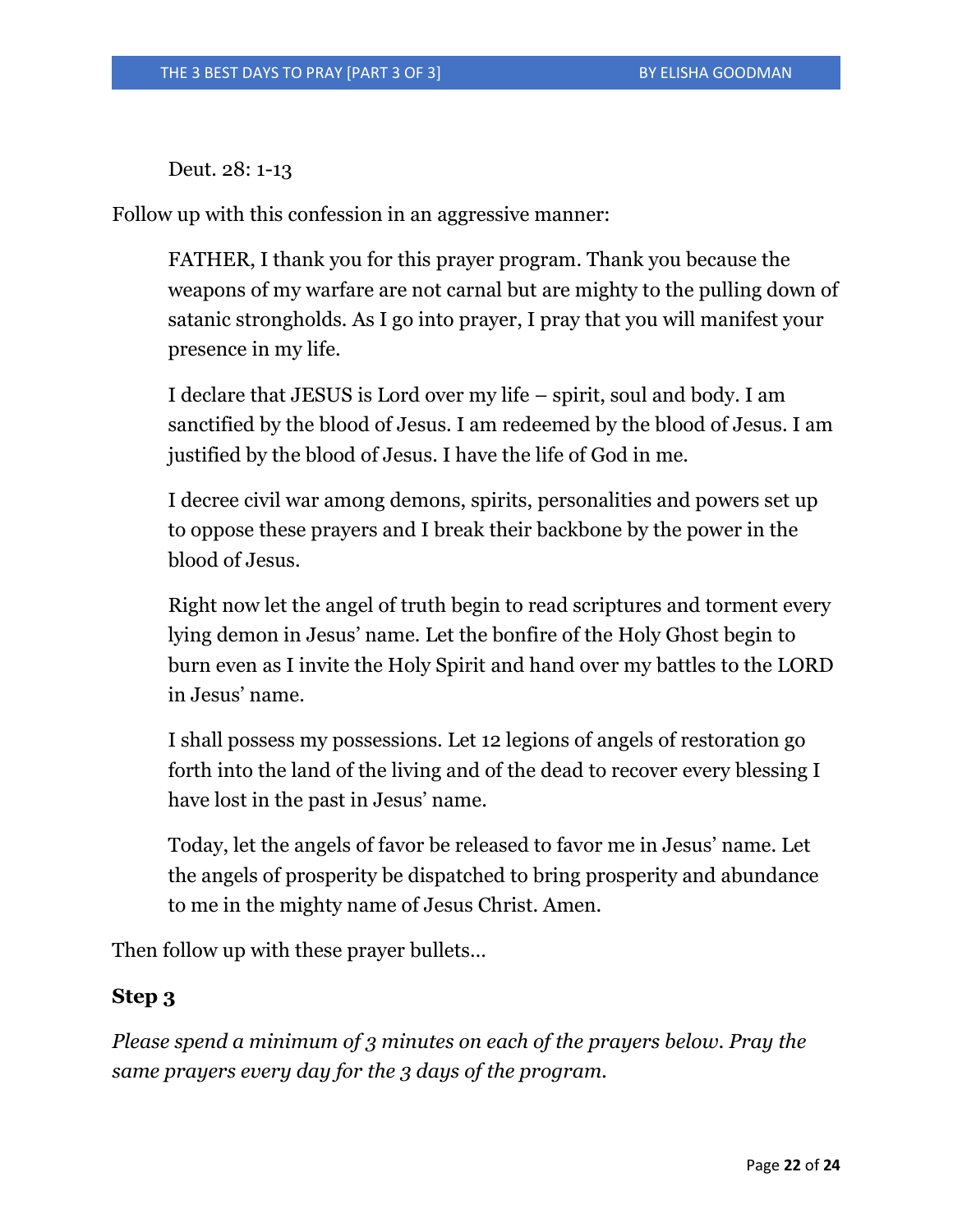1 Holy Spirit, I open the door of my heart to you; come in and take up permanent residence in my life in Jesus' name.

2 Anything in my life that will grieve the Holy Spirit, depart now in the name of Jesus.

3 Any besetting sin hindering the move of the Holy Spirit in my life, be washed away by the blood of Jesus.

4 O Lord, forgive me where I have rebelled against your Spirit in Jesus' name.

5 O Lord, restore me to fellowship with you in Jesus' name.

6 Holy Ghost, fill me with your fire of revival in Jesus' name.

7. O God my provider, make a way for me where there seems to be no way in Jesus' name.

8. Every satanic mirror monitoring my progress, break into irreparable pieces in the name of Jesus.

9. Harvest shall meet divine harvest in my life; I reject every season of drought in my life in the name of Jesus.

10. Every satanic leech and parasite attached to my finances, be consumed by fire in the name of Jesus.

11. O Lord, empower me to make wealth in the name of Jesus.

12. I command double restoration of every good opportunity I've lost in the past in the name of Jesus.

13. Every power of emptiers targeted against my abundance, be emptied by fire in the name of Jesus.

14. Every power of wasters assigned to waste my money, be wasted in the name of Jesus.